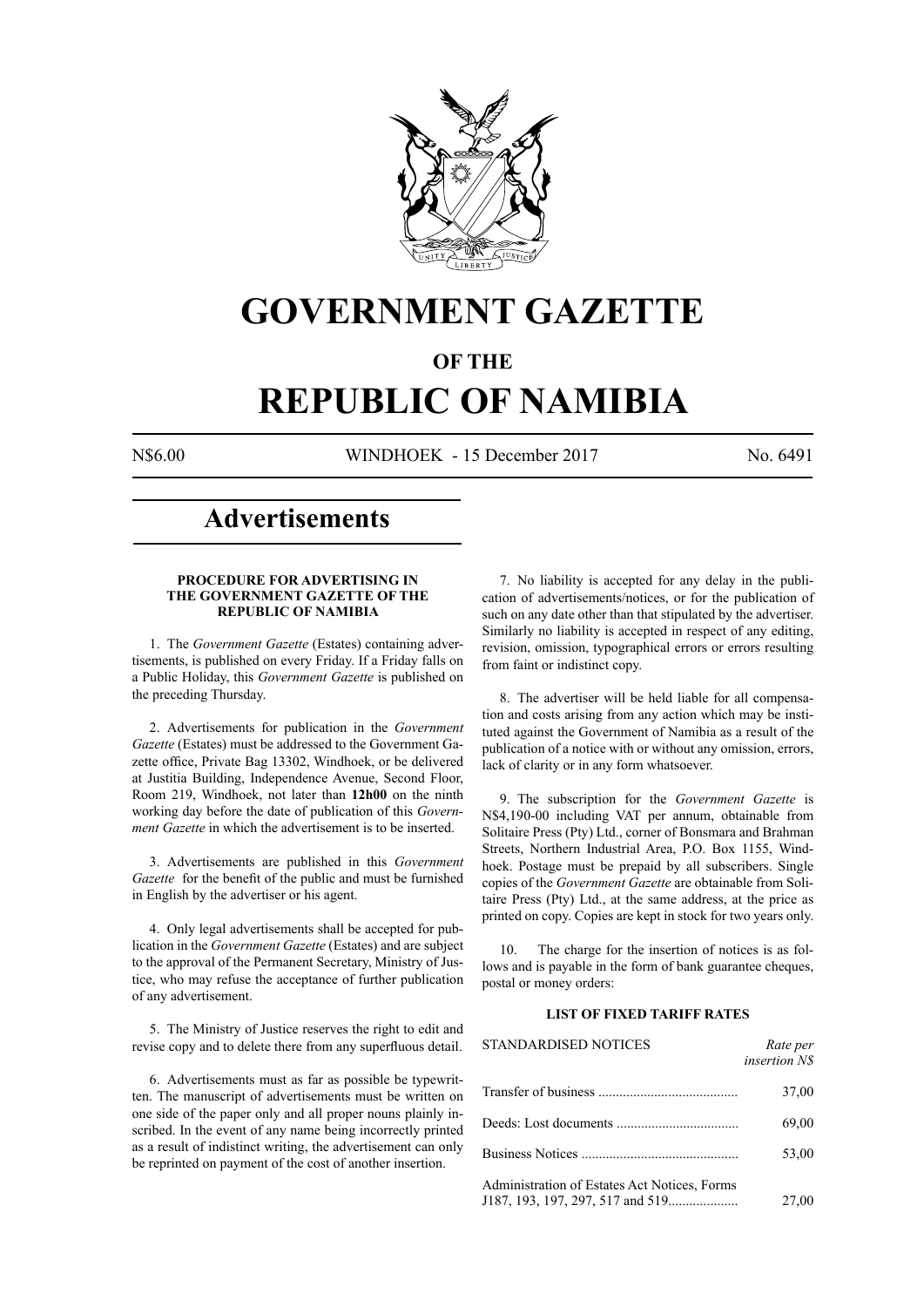| Insolvency Act and Companies Act Notices:                                                                                                                                                               | 48,00  |
|---------------------------------------------------------------------------------------------------------------------------------------------------------------------------------------------------------|--------|
| N.B. Forms 2 and 6 additional statements according<br>to word count table, added to the basic tariff.                                                                                                   | 333,00 |
| Naturalisation notices (including a reprint for the                                                                                                                                                     | 27,00  |
| Unclaimed moneys - only in the Government<br>Gazette, closing date 15 January (per entry of                                                                                                             | 13,00  |
|                                                                                                                                                                                                         | 53,00  |
|                                                                                                                                                                                                         | 27,00  |
| <b>NON-STANDARDISED NOTICES</b>                                                                                                                                                                         |        |
| Company notices:                                                                                                                                                                                        |        |
| Short notices: Meetings, resolutions, offers of<br>compromise, conversions of companies, voluntary<br>windings-up, etc.: closing of members' registers<br>for transfer and/or declarations of dividends | 120,00 |
| Declaration of dividends with profit statements,                                                                                                                                                        | 267,00 |
| Long notices: Transfers, changes in respect of<br>shares or capital, redemptions, resolutions,                                                                                                          | 373,00 |
|                                                                                                                                                                                                         | 120,50 |
|                                                                                                                                                                                                         |        |

#### **FORM J 187**

#### **LIQUIDATION AND DISTRIBUTION ACCOUNTS IN DECEASED ESTATES LYING FOR INSPECTION**

In terms of section 35(5) of Act 66 of 1965, notice is hereby given that copies of the liquidation and distribution accounts (first and final, unless otherwise stated) in the estates specified below will be open for the inspection of all persons interested therein for a period of 21 days (or shorter or longer if specially stated) from the date specified or from the date of publication hereof, whichever may be the later, and at the offices of the Master and Magistrate as stated.

Should no objection thereto be lodged with the Master concerned during the specified period, the executor will proceed to make payments in accordance with the accounts.

1254/2013 AMUTHENU Saul, 54080300662, Okanenge, Oniipa. Windhoek. Oshakati. P.D. Theron & Associates, P.O. Box 25077, Windhoek, Namibia.

1426/2016 DETERING Allison Jillian, 600121- 00765, 160 Olof Palme, Windhoek, Namibia. Windhoek. Windhoek. PricewaterhouseCoopers, 344 Independence Avenue, P.O. Box 1571, Windhoek.

1557/2016 VAN NEEL Maria Magdalena, 530306- 00351, Okahandja, 23 September 2015. Izak Christiaan Lourensios van Neel, 50122200160. Windhoek. Okahandja. Standard Executors & Trustees, P.O. Box 2164, Windhoek, Namibia.

1081/2016 VAN NEEL Izak Christiaan Lourensios, 501222001650, Okahandja, 28 March 2016. Windhoek. Okah-

| Liquidators' and other appointees' notices                    | 80,00                     |
|---------------------------------------------------------------|---------------------------|
| Gambling house licences/Liquor licences                       | 120,00                    |
| SALES IN EXECUTION AND OTHER PUBLIC SALES:                    |                           |
|                                                               | 207,00                    |
| Public auctions, sales, tenders and welfare<br>organisations: | 69,00<br>171,00<br>253,00 |
| <b>ORDERS OF THE COURT</b>                                    |                           |

| Provisional and final liquidations or                  |        |
|--------------------------------------------------------|--------|
|                                                        | 157,00 |
| Reduction of change in capital mergers, offers         |        |
|                                                        | 373,00 |
| Judicial managements, <i>curator bonis</i> and similar |        |
|                                                        | 373,00 |
|                                                        | 48.00  |
| Supersession and discharge of petitions (J.158)        | 40,00  |

11. The charge for the insertion of advertisements other than the notices mentioned in paragraph 10 is at the rate of N\$13,00 per cm double column. (Fractions of a cm must be calculated as a cm).

12. No advertisements shall be inserted unless the charge is prepaid. Cheques, drafts, postal or money orders must be made payable to the Ministry of Justice, Private Bag 13302, Windhoek.

andja. Standard Executors & Trustees, P.O. Box 2164, Windhoek, Namibia.

1354/2017 MOUTON Arrie, Windhoek, 13 March 1963, 63031301684, Windhoek, 31 July 2017. Amanda Edwina Mouton, 21 June 1963, 63062100400. F.M. Oehl Trust cc, P.O. Box 90290, Windhoek, Namibia.

1030/2017 ARLOVE Thierry Serge, Windhoek, 20 April 1963, 63042010031, Windhoek, 30 June 2017. F.M. Oehl Trust cc, P.O. Box 90290, Windhoek, Namibia.

1561/2017 COETZEE Anne-Marie, Windhoek, 3 September 1965, 65090300240, Karibib, 5 September 2017. F.M. Oehl Trust cc, P.O. Box 90290, Windhoek, Namibia.

700/2015 TORBITT William Stansfield, 12 October 1942, No. 5 Rykvoed Street, Klein Windhoek, Windhoek, Namibia. Windhoek. FNB Trust Services Namibia (Pty) Ltd, P.O. Box 448, Windhoek, Namibia.

838/2016 NAMBUNDUNGA Aloisius, 5301280- 0069, Okeeke Village. Oshakati. Windhoek. FNB Trust Services Namibia (Pty) Ltd, P.O. Box 448, Windhoek, Namibia.

733/2017 ETZOLD Heike, 34092200153, No. 114 Jordan Street, Pionierspark, Windhoek, Namibia. Etzold-Duvenhage, 33 Feld Street, Windhoek.

1875/2016 HOFENI Armas, Oshipumbu Village, Ongwediva. Oshakati. Windhoek. Lakay & Associates Trust, No. 23 NDC Regional Office Complex, Leo Shoopala Street, P.O. Box 2090, Oshakati, Namibia.

120/2016 shigwedha Fanuel Max, 56010- 101905, Oshuulo Ekamba Village, Oshakati. Oshakati. Wind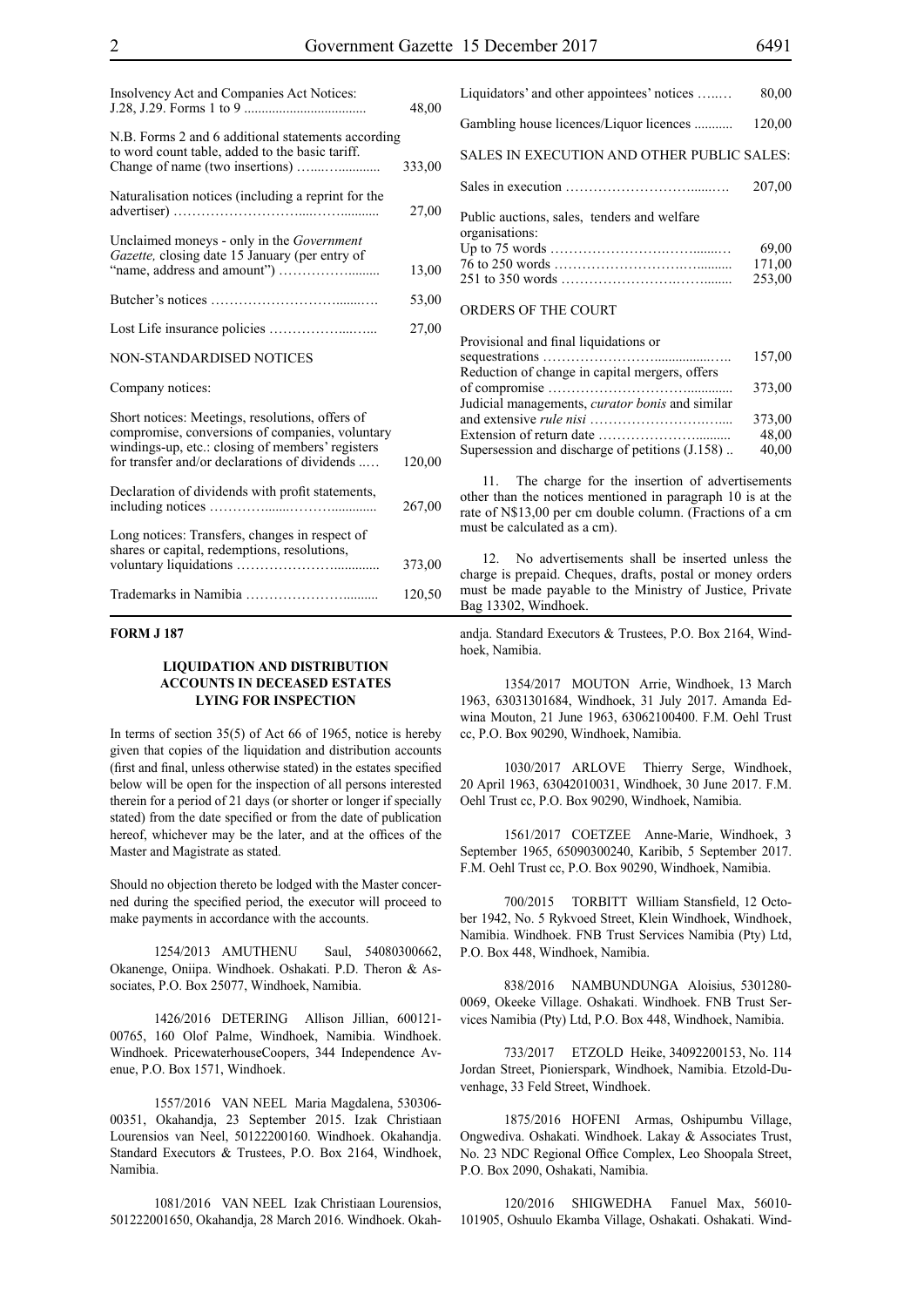hoek. Lakay & Associates Trust, No. 23 NDC Regional Office Complex, Leo Shoopala Street, P.O. Box 2090, Oshakati, Namibia.

2046/2014 KAUTONDOKWA Filemon Shihepo, Oupumako Village, Ongwediva. Oshakati. Windhoek. Lakay & Associates Trust, No. 23 NDC Regional Office Complex, Leo Shoopala Street, P.O. Box 2090, Oshakati, Namibia.

1603/2015 MBAISA Jafet, Otjiene Farm, Omaheke. Amended. Otjinene. Windhoek. Lakay & Associates Trust, No. 23 NDC Regional Office Complex, Leo Shoopala Street, P.O. Box 2090, Oshakati, Namibia.

174/2017 HEELU Kristophine, Oneleu Village, Oshakati. Oshakati. Windhoek. Lakay & Associates Trust, No. 23 NDC Regional Office Complex, Leo Shoopala Street, P.O. Box 2090, Oshakati, Namibia.

52/2016 IIPUMBU Lukas, 56010101905, Erf 400, Oshakati. Oshakati. Windhoek. Lakay & Associates Trust, No. 23 NDC Regional Office Complex, Leo Shoopala Street, P.O. Box 2090, Oshakati, Namibia.

1117/2017 NAMWANDI Wilma N. Shiwa-Omwenyo, Erf No. 4316, Vaombola, Ongwediva. Oshakati. Windhoek. Lakay & Associates Trust, No. 23 NDC Regional Office Complex, Leo Shoopala Street, P.O. Box 2090, Oshakati, Namibia.

 $\frac{1}{2}$ 

#### **FORM J 193**

#### **NOTICE TO CREDITORS IN DECEASED ESTATES**

All persons having claims against the estates mentioned below are hereby called upon to lodge their claims with the executors concerned, within 30 days (or otherwise as indicated) calculated from the date of publication hereof. The information is given in the following order: Estate number, surname and Christian names, date of birth, identity number, last address, date of death; surviving spouse's names, surname, date of birth and identity number; name and address of executor or authorised agent, period allowed for lodgement of claims if other than 30 days.

1580/2017 MWIRA Ignasius Andreas, Windhoek, 16 May 1966, 66051601007, Erf No. 1060, Grootfontein, 20 August 2017. Hildegard Ermel Mwira, 30 August 1968, 68083000841. Dr. Weder, Kauta & Hoveka Inc., 3rd Floor, WKH House, Jan Jonker Road, Ausspannplatz, P.O. Box 864, Windhoek, Namibia.

1897/2017 JOCHEN Leonhard Manfred, Windhoek, 22 April 1942, 42042200034, Windhoek, 9 November 2017. F.M. Oehl Trust cc, P.O. Box 90290, Windhoek, Namibia.

1824/2017 ELLINGER Ferdinand Alfonso, windhoek, 4 Sptember 1944, 44090400457, No. 773 Germanium Street, Tsumeb, 5 November 2017. Pointbreak Trust and Estates (Pty) Ltd, P.O. Box 156, Windhoek.

1327/2017 DUMENI Absalon, Windhoek, 10 July 1968, 6807101100094, Onawa Village, Ombalantu, Omusati, 18 April 2017. Lakay & Associates Trust, No. 23 NDC Regional Office Complex, Leo Shoopala Street, P.O. Box 2090, Oshakati, Namibia.

1844/2017 RIEKERT Adam, Windhoek, 25 May 1952, 52052500340, Erf 6712, Katutura, Windhoek, 2 October 2017. Lakay & Associates Trust, No. 23 NDC Regional Office Complex, Leo Shoopala Street, P.O. Box 2090, Oshakati, Namibia.

1867/2017 SHIKESHO Aina, Windhoek, 5 July 1963, 63070500943, Iikologo Village, Oshakati, 4 August 2017. Lakay & Associates Trust, No. 23 NDC Regional Office Complex, Leo Shoopala Street, P.O. Box 2090, Oshakati, Namibia.

1866/2017 KAUNA Claudius, Windhoek, 27 July 1974, 74072700339, Onderombapa, Aminius District, Omaheke Region, 9 October 2017. Lakay & Associates Trust, No. 23 NDC Regional Office Complex, Leo Shoopala Street, P.O. Box 2090, Oshakati, Namibia.

1017/2017 EELU Emerentiana, Windhoek, 12 June 1959, 59061201128, Onawa Village, Oshakati, Oshana, 12 November 2016. Lakay & Associates Trust, No. 23 NDC Regional Office Complex, Leo Shoopala Street, P.O. Box 2090, Oshakati, Namibia.

1809/2017 KORUPANDA Erica Rica, Windhoek, 19 July 1958, 58071900516, Erf 1616, Khomasdal, Windhoek, 28 August 2017. Lakay & Associates Trust, No. 23 NDC Regional Office Complex, Leo Shoopala Street, P.O. Box 2090, Oshakati, Namibia.

1777/2017 FILLEPUS Gabriel, Windhoek, 8 May 1966, 66050800332, Omugulu-Goonime Village, Ondangwa, Oshana, 13 September 2017. Lakay & Associates Trust, No. 23 NDC Regional Office Complex, Leo Shoopala Street, P.O. Box 2090, Oshakati, Namibia.

1776/2017 SHIMWETHELENI Filippus Hatutale, Windhoek, 8 August 1940, 40080800807, Omafo Village, Oshakati, Oshana, 31 October 2017. Lakay & Associates Trust, No. 23 NDC Regional Office Complex, Leo Shoopala Street, P.O. Box 2090, Oshakati, Namibia.

1775/2017 DAVID Johannes, Windhoek, 19 September 1936, 36091900021, Erf 130, Oshakati-West, Oshana, 12 August 2017. Lakay & Associates Trust, No. 23 NDC Regional Office Complex, Leo Shoopala Street, P.O. Box 2090, Oshakati, Namibia.

1576/2017 TITUS Kashiimbi Fennie, Windhoek, 6 July 1959, 5907061100203, Erf 0133, Oshakati, Oshana, 4 August 2017. Lakay & Associates Trust, No. 23 NDC Regional Office Complex, Leo Shoopala Street, P.O. Box 2090, Oshakati, Namibia.

1778/2017 NDAIRA Kenias, Windhoek, 9 December 1983, 83-120944B-83, Uuthilindindi Village, Oshakati, Oshana, 28 October 2017. Lakay & Associates Trust, No. 23 NDC Regional Office Complex, Leo Shoopala Street, P.O. Box 2090, Oshakati, Namibia.

1504/2017 GOTLIEB Lempy Hanganeni, Windhoek, 9 January 1959, 59010900355, Onawa Village, Ombalantu, Omusati, 5 September 2017. Lakay & Associates Trust, No. 23 NDC Regional Office Complex, Leo Shoopala Street, P.O. Box 2090, Oshakati, Namibia.

1503/2017 INDONGO Samuel, Windhoek, 18 June 1956, 56061800258, Uuthilindindi Village, Oshakati, Oshana,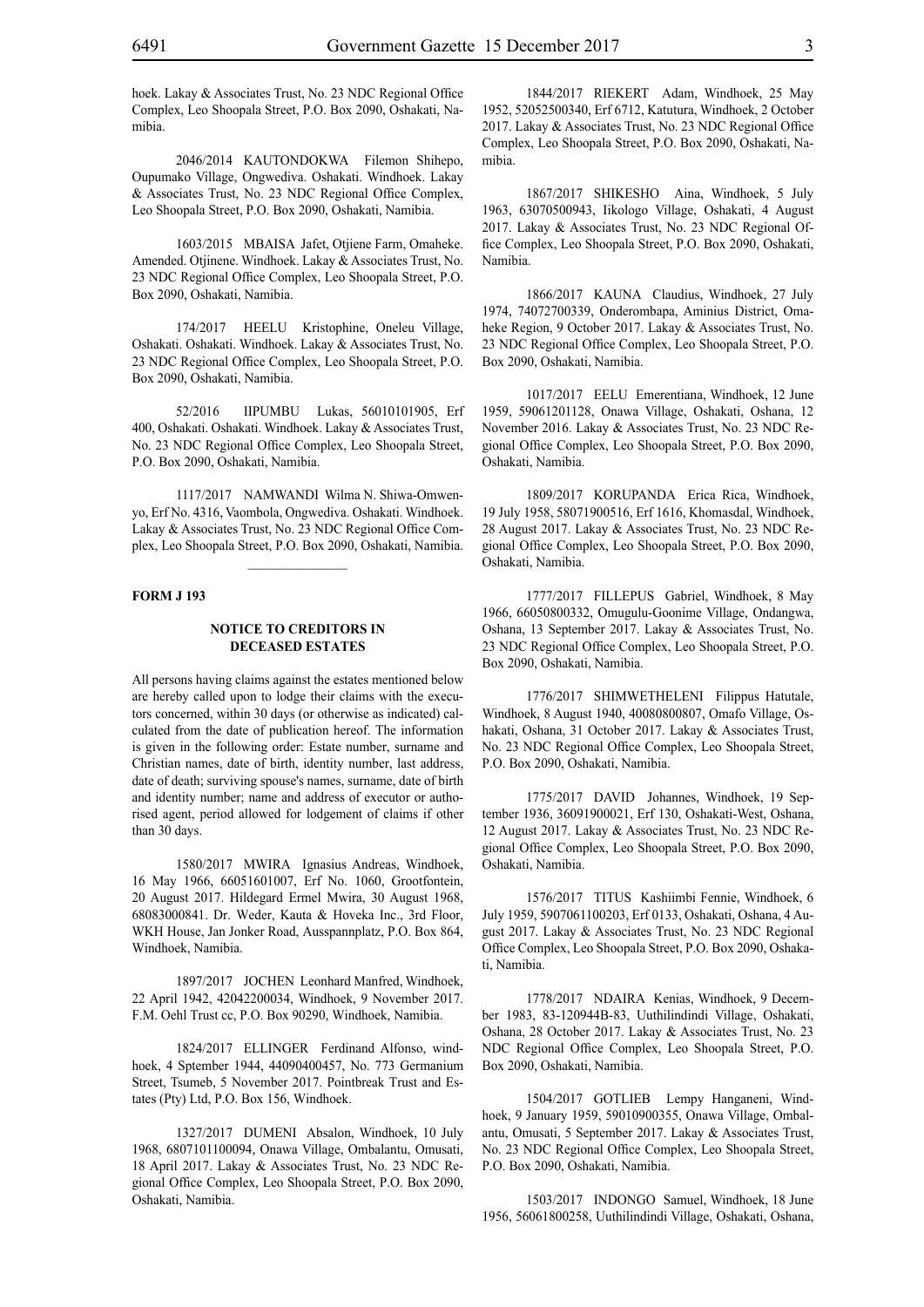21 July 2017. Lakay & Associates Trust, No. 23 NDC Regional Office Complex, Leo Shoopala Street, P.O. Box 2090, Oshakati, Namibia.

#### **FORM 4**

#### **LIQUIDATION ACCOUNTS AND PLANS OF DISTRIBUTION OR CONTRIBUTION IN SEQUESTRATED ESTATES OR COMPANIES BEING WOUND UP**

Pursuant to section 77 of the Co-operatives Act 1996 (as amended) notice is hereby given that the liquidation accounts and plans of distribution or contribution in the estates or companies/cooperatives mentioned below, will lie for inspection of creditors at the offices of the Registrar of Co-operatives, Luther Street, Windhoek and Investment Trust Company (Pty) Ltd .The particulars given are the following order: Name and description of estate/cooperative, description of account, place of account lying for inspection.

W08/17 **R S Urafields Mining (Namibia) Ltd** (in liquidation). First and Final Liquidation and Distribution Account. Office of the Master of the High Court, Windhoek for a period of 14 days as from 15 December 2017. D.J. Bruni, Liquidator, Bruni & McLaren, P.O. Box 11267, Klein Windhoek.

 $\frac{1}{2}$ 

#### **FORM 7**

#### **NOTICE OF TRUSTEES**

**NOTICE** is hereby given that a period of six months having elapsed since the confirmation of the Final Trustees' Account in the estate mentioned in this Schedule, the Trustee of the said Estate will, pursuant to section one hundred and fifty five of the Insolvency Act, 1936, as amended, destroy all the books and documents in their possession relating to the said estate (except those which are required to be lodged with the Master) after six weeks from the date of this notice.

W30/10 **Insolvent Estate: A.E. Kohne.** 15 October 2010. High Court of Namibia. 29 June 2017. D.J. Bruni & I.R. McLaren, Bruni & McLarren, P.O. Box 11267, Klein Windhoek.

W10/03 **Insolvent Estate: O.C. & E.A. Nel t/a Marlou.** 21 July 2003. High Court of Namibia. 14 March 2017. D.J. Bruni & I.R. McLaren, Bruni & McLarren, P.O. Box 11267, Klein Windhoek.

W04/12 **Insolvent Estate: W. Janse van Rensburg.** 20 April 2012. High Court of Namibia. 2 February 2017. D.J. Bruni & I.R. McLaren, Bruni & McLarren, P.O. Box 11267, Klein Windhoek.

W16/13 **Insolvent Estate: A. Klynsmith.** 16 August 2013. High Court of Namibia. 2 October 2105. D.J. Bruni & I.R. McLaren, Bruni & McLarren, P.O. Box 11267, Klein Windhoek.

W08/11 **Insolvent Estate: W.J. Theron.** 8 April 2011. High Court of Namibia. 16 July 2015. D.J. Bruni & I.R. McLaren, Bruni & McLarren, P.O. Box 11267, Klein Windhoek.

W13/11 **Insolvent Estate: A.P. Maree.** 15 July 2011. High Court of Namibia. 1 September 2014. D.J. Bruni & I.R. McLaren, Bruni & McLarren, P.O. Box 11267, Klein Windhoek.

#### **NOTICE IN TERMS OF SECTION 34 OF INSOLVENCY ACT**

Kindly take notice that Dr Marian van Zyl intends to sell her Dental Practice as a going concern. For purposes of creditors the effective date shall be 15 January 2018.

 $\frac{1}{2}$ 

#### **NOTICE IN TERMS OF SECTION 34 OF THE INSOLVENCY ACT OF THE TRANSFER OF THE BUSINESS OF ALFONS KIESEWTTER t/a ALFONS MOTORS AS A GOING CONCERN**

Take notice that Alfons Kiesewetter intends to alienate and dispose of the business being conducted by and under the name and style of Alfons Motors at the premises situated at Nr 15 Hidipo Hamutenya Street, Swakopmund, to and in favour of Phillippus Cornelius Liebenberg, as a going concern, who shall carry on such business under the name Alfons Motors and Fitment Business Trust at the aforementioned premises and that this publication shall serve as due notice in terms of Section 34 of the Insolvency Act, 1936 (Act nr 24 of 1936).

Signed at SWAKOPMUND on this 1st day of DECEMBER 2017

ROBBERTS LEGAL PRACTITIONERS Legal Practitioners for Purchaser Nr 6 Am Strand Building Tobias Hainyeko Street

#### **THE ALIENS ACT, 1937 NOTICE OF INTENTION OF CHANGE OF SURNAME**

I, **damaskus alIofe,** residing at Etayi, Omusati Region and employed as a administrator officer, intend applying to the Minister of Home Affairs for authority under section 9 of the Aliens Act, 1937, to assume the surname **shivolo** for the reasons that I want to chame from my father's first name to his surname.

I previously bore the name **damaskus alIofe.**

Any person who objects to my assumption of the said surname of **shivolo** should as soon as may be lodge his or her objection, in writing, with a statement of his or her reasons therefor, with the Magistrate of Windhoek.

**d. alIofe p.o. box 460 outapi NAMIBIA**

#### **THE ALIENS ACT, 1937 NOTICE OF INTENTION OF CHANGE OF SURNAME**

 $\frac{1}{2}$ 

I, **eliaser mapoha,** residing at Erf No. 409, Grysblock, Kitaar Street and unemployed, intend applying to the Minister of Home Affairs for authority under section 9 of the Aliens